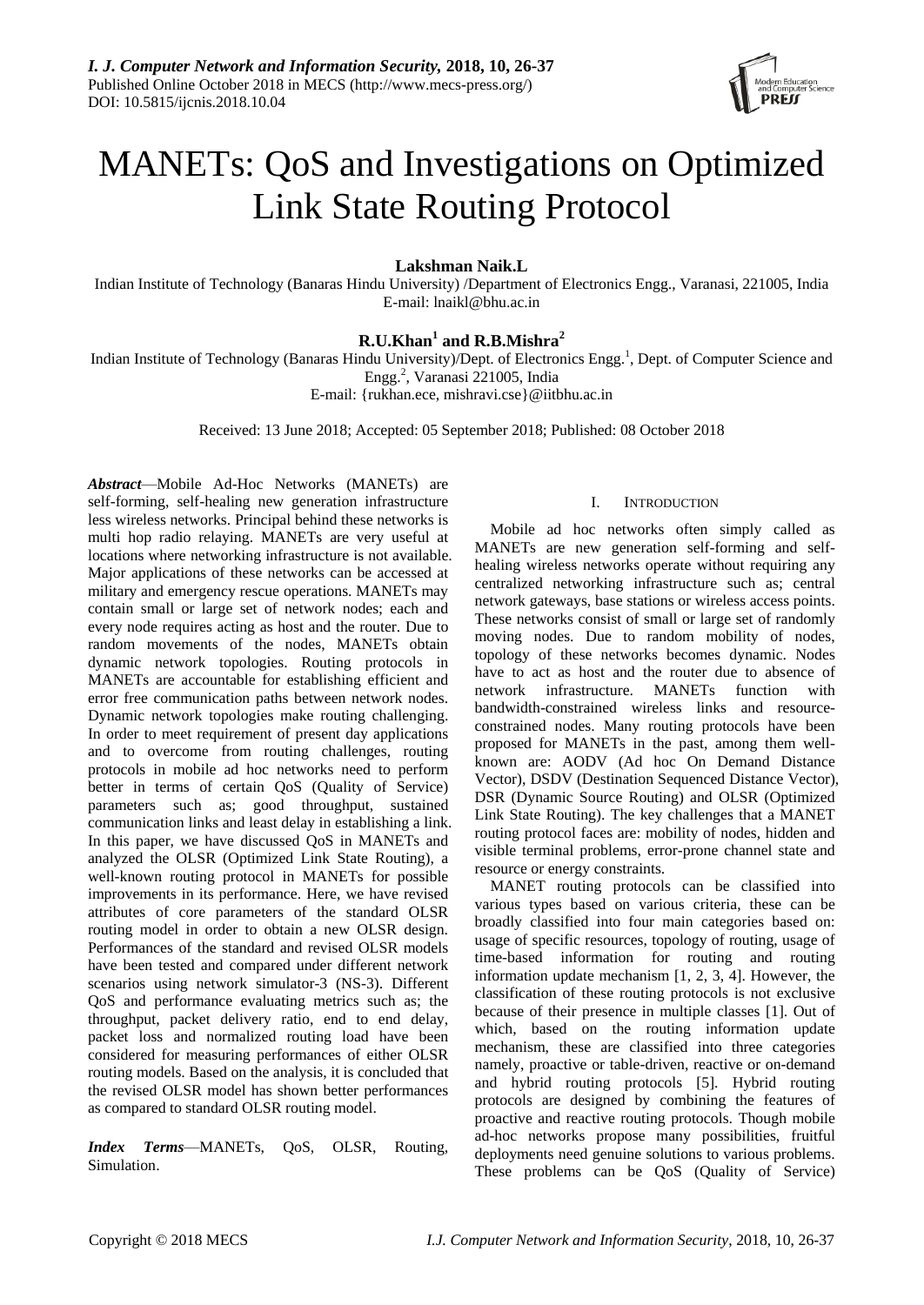provisioning, applications built on real-time, supportive functioning, effective energy relaying, provision for multicast traffic and load balancing. Fig.1 illustrates formation of a mobile ad hoc network by eleven numbers of nodes 'N'.

MANET nodes communicate with one another through multi-hop wireless (radio) links. Prime responsibility of the routing protocols is to establish efficient and error free communication links (paths) between network nodes as and when required.



Fig.1. Formation of Mobile Ad-hoc Network

Quality of service in mobile ad hoc networks can be achieved by obtaining good network throughput, minimum packet losses, lesser end to end delay and minimum routing overheads. OLSR is a proactive or table-driven routing protocol that works on an efficient link state mechanism called MPR (Multi Point Relaying). OLSR was developed by employing optimization techniques into the conventional pure link state routing protocol. This paper addresses QoS in MANETs and extensive comparative performance analysis on OLSR routing protocol. Attributes of the core protocol parameters were revised to obtain a new OLSR design and performances of the standard and revised OLSR model have been evaluated by the help of network simulator (NS-3). This paper concludes improved performances of the revised model in terms of QoS and performance evaluating parameters.

## II. RELATED WORK

Over the years, many researches have been conducted to address performance improvements, issues and challenges in mobile ad hoc networks. Some researchers have worked upon performance comparison of different set of standard routing protocols available for MANETs. Some of them are discussed here; Asutosh Sharma and Rajiv Kumar have studied "performance comparison and detailed study of AODV, DSDV, DSR, TORA and OLSR routing protocols in ad hoc networks" considering standard routing models of these protocols. Their results conclude better performance of the AODV routing protocol in terms of average throughput and packet delivery ratio [6]. Md. Niaz Imtiaz et al., have studied

"performance evaluation of routing protocols (AODV, DSR, OLSR and DYMO) in MANET considering mobility factor", their conclusion reveals better performance of OLSR routing protocol [7]. Rakesh Kumar Jha and Pooja Kharga have studied "comparative performance analysis of AODV, DSDV, OLSR and DSR using NS3 Simulator", their study was on conventional models of these routing protocols for different node densities [8].

Dinesh Singh et al., have studied "comparative performance analysis of LANMAR, LAR1, DYMO and ZRP routing protocols in MANET using random way point mobility model" considering varied node pause time. Their analysis concludes better performances of the LANMAR routing protocol [9]. Lakshman Naik et al., have studied performance comparison of conventional and revised models of AODV (Ad hoc On Demand Distance Vector), DSDV (Destination Sequenced Distance Vector) and DSR (Dynamic Source Routing) routing protocols in MANETs, their conclusion reveals improved performances in revised routing models [10, 11, 12]. Sweta Kriplani and Rupam Kesharwani have studied malicious nodes identification and classification of nodes and detection of UDP flood attack with ICMP using OLSR Routing Protocol in MANET [13].

Madhu Bala and Harpreet Kaur have reviewed various routing protocols in MANETs under different network scenarios [14]. Qutaiba Razouqi et al., have studied "extensive performance analysis of standard DSDV, DSR, and AODV routing protocols for different network scenarios", their study declares better behaviour of DSR and AODV routing protocols for combined traffic scenarios [15]. Kanu Bala and Monika Sachdeva have studied "enhancement of OLSR routing protocol in MANET" proposing a new version of the OLSR routing protocol using node grouping techniques, their conclusion discloses better performance of the newly proposed protocol [16]. Ashutosh Dixit and Sandeep Kumar Singh have studied "Performance Evaluation of DSDV, AODV and DSR Routing Protocol in MANET", they conclude better performance of the DSDV routing protocol [17].

Researchers Ying Ge, Thomas Kunz and Louise Lamont have worked on OLSR integration with QoS routing and proposed two theorems which are optimal towards providing up with the highest bandwidth route guarantee between the communicating nodes [18, 19]. Unlike other QoS routing protocols which find a single route between nodes fulfilling the QoS requirements, the OLMQR (On-demand Link state Multipath QoS Routing) routing protocol seeks for multiple routes which jointly gratify the QoS requirements [20]. In OLMQR, total bandwidth required is divided into sub-bandwidths; the routes established by the multipath routing protocol are permitted to share the same sub-routes.

This paper addresses comparative performance analysis of standard and revised OLSR routing models in three scenarios; considering different node densities, different node velocities and different node transmit power. Based on obtained simulation results, performances of either OLSR routing models have been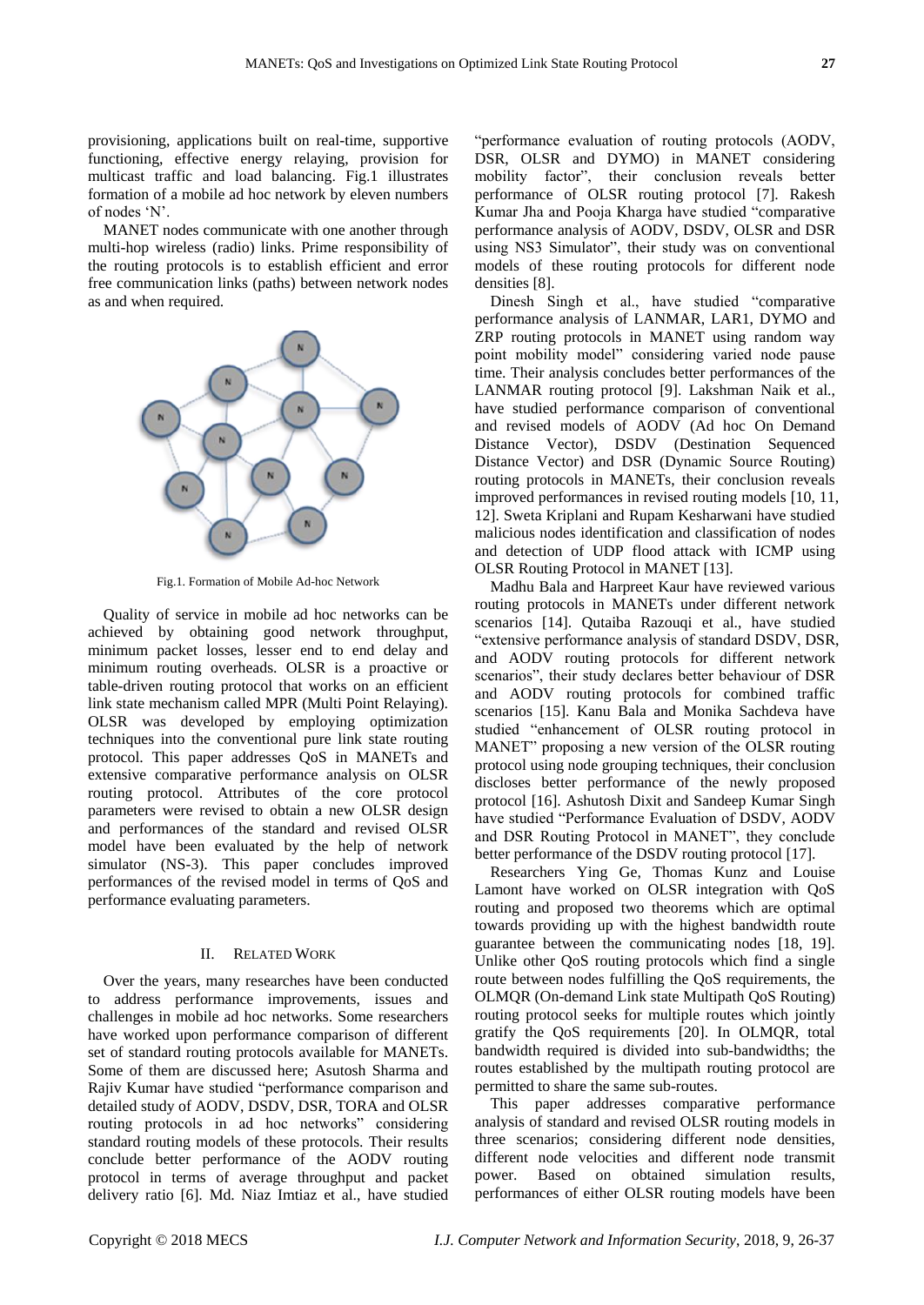calculated by the help of performance evaluating metrics. As compared to standard OLSR model, the revised OLSR model has shown improved performances in terms of QoS and performance evaluating parameters.

## III. QUALITY OF SERVICE (QOS) IN MANETS

In MANETs, quality of service relates to quality performance level of the network, quality of the services offered by the network and better usage of resources.

## *A. Network Performance Quality*

In order to offer better quality performance level, a network must achieve better throughput, less delay, minimum data packet losses and lesser routing overheads. In other words, network performances can be improved by some factors such as; better usage of bandwidth, loop free routes, sustained and error free communication links etc.

## *B. Quality of Service offered by the Network*

It relates to the performance level of the service that a network offers. It determines network services offered to its users, improvements in quality and better use of resources. The purpose of QoS facility is to deliver fine use of network resources. Offered Network services to the users can be measured by factors like; rate of maximum packet loss, jitter, delay level and bandwidth [1, 2, 21]. Delay comprises of various delays such as packet queuing delay, propagation delay and transmission delay, maximum variation in delay is termed as jitter. User's requests need to be fulfilled by the service providing network through some kind of service guarantee. In other words, users of the network must get quality of the service as per their expectations. Quality of service provision must process the user's requests by providing loop-free routes along with the required resources.



Fig.2. QoS routing in MANETs

The process of providing suitable loop-free routes which fulfills QoS supplies as desired by the services is called QoS routing. After the route finding process, the resource reservation protocol is engaged to ensure requisite resources along the route. QoS assurances can be provided through some resource reservation procedures. Fig.2 illustrates functioning of QoS routing in a mobile ad-hoc network. Here, there are seven network nodes namely A, B, C, D, E and F. For instance, a packet stream is required to establish between the node E and

node C with a BW (Band Width) assurance of 5 Mbps, then the QoS routing protocol seeks a best route that caters the required bandwidth. There are three routes in between the node E and node C; they are E-B-A-C, E-G-D-C and E-G-F-D-C.

Table 1. Link Attributes

| Route No. | Route       | Hop<br>Count | <b>BW</b><br>(Mbps) | <b>EED</b><br>(ms) |  |
|-----------|-------------|--------------|---------------------|--------------------|--|
| Route1    | $E-B-A-C$   |              |                     | 13                 |  |
| Route2    | $E-G-D-C$   |              |                     |                    |  |
| Route3    | $E-G-F-D-C$ |              |                     | 21                 |  |

Here, QoS routing protocol picks route1 that is E-B-A-C because, out of all the three routes, route1 only can provide the necessary bandwidth of 5 Mbps. Route1 may or may not be optimal in terms of other link attributes such as hop count and EED (End to End delay). Further available routes may be optimal in terms of hop count and EED. Table1 illustrates the link attributes of the overhead network. Different packet flow has their own QoS requirements. QoS routing protocols have to seek the best optimal routes with enough resources to fulfill these QoS requirements. Management modules of the QoS routing protocols manage resource availability along the specific routes.

In mobile ad hoc networks, the topological information maintained by the nodes assists the QoS routing protocols. QoS routing protocols often face performance degradation due to trade-off effects [1, 2, 17, 21, 22]. When path break occurs, these routing protocols either recompute the broken paths or bypass those paths without degrading QoS requirement level. Some examples of QoS routing protocols are: triggered-based distributed [17, 23], ticket-based [17, 24] and predictive location-based [17, 25] QoS routing protocol.

#### IV. OPTIMIZED LINK STATE ROUTING

The optimized link state routing (OLSR) is one of the proactive routing protocol for mobile ad-hoc networks [8, 26, 27, 28]. The OLSR works on multipoint relaying, which is an effective mechanism through which link state packet forwarding takes place. OLSR optimizes the original link state routing protocol; optimizations in OLSR are done in two methods: One is by reducing control packet sizes and another is by reducing those numbers of links which are used for forwarding the packets of the link state [1]. The link state size reduction is done by announcing only a subset of links which are available in the updates of link state. These subsets are the neighbors of every node in the network; subsets are selected for carrying link state updates. These subsets of neighbor nodes are responsible for packet forwarding known as MPRs (Multi Point Relays).

Periodic link state updates are possible due to use of these multi point relays in the process of optimization. During the creation of new links or when an existing link breaks, the link state update mechanism does not produce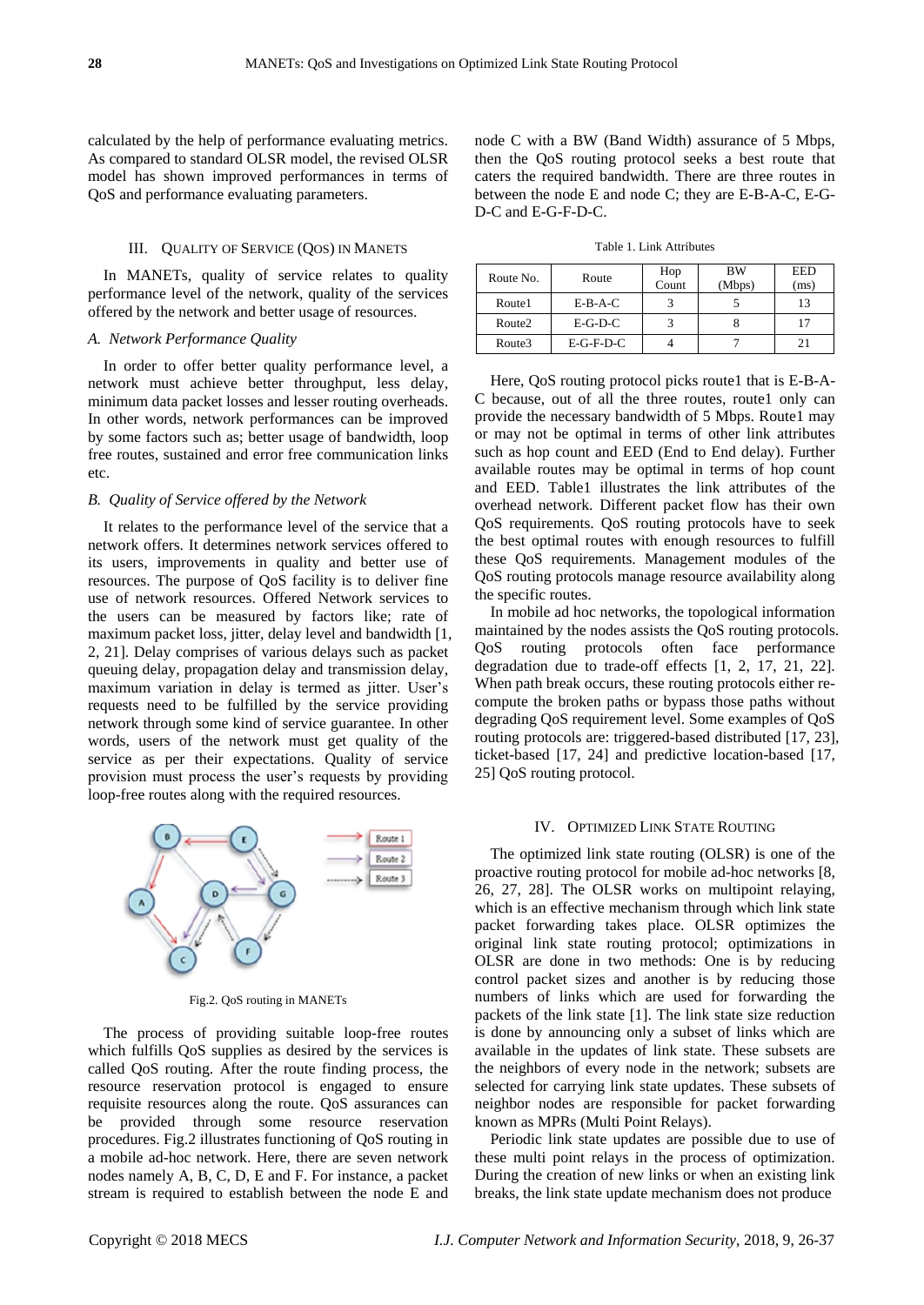any extra control packets. In dense deployment of mobile ad-hoc networks, the optimization of link state updating realizes higher efficiency.



Fig.3. Flooding in OLSR

Fig.3 illustrates flooding process in OLSR. Here, the number of transmissions is almost equal to the number of nodes. In OLSR, subset nodes which act as multipoint relays are also known as MPR set. Each and every node in the network chooses its MPR set and these MPR sets execute the processing and forwarding of link state packets which are originally produced by the leading node of these MPR sets. Other nodes in the network which are not the member of these MPR sets can only process the link state packets so generated by the leading node, but they do not forward the packets. Each and every node in the network retains MPR selectors, which are the neighbour nodes of the network nodes. Associates of MPR selectors and MPR set keep varying time to time. Associates are selected in such a fashion that each node in that node's two-hop neighbourhood possesses bidirectional links. Each node in the network evaluates paths to the destination through the associate nodes in the MPR set; therefore, these MPR sets are expressively responsible in achieving the better performance of the OLSR.

Nodes in the network conclude their MPR set by transmitting HELLO messages. These messages hold the neighbour list of the nodes with which the node already has bidirectional links. HELLO message also holds the information pertaining to the MPRs (Multi Point Relays). Nodes that collect these HELLO messages then update their two-hop topology tables. Each node in the network holds neighbour table. These tables are utilized for storing information such as; list of neighbours, position of the neighbour nodes and the two-hop neighbours. Neighbour nodes in the network are found in three possible link states which are; a multi-point relay, unidirectional and bidirectional.

Every entry in the neighbour tables has a related value of timeout, stale entries in the neighbour tables are deleted by the help of timeout values when they reach expiry. Every MPR set has a sequence number which get increased with the new sets of multi point relays. When network initialization takes place, the MPR sets remain same like in neighbouring set, these MPR sets does not require to be optimal. When a MPR set holds less number of nodes, efficiency of the routing protocol increases equated to link state routing. The network node updates its MPR set upon detecting a new bidirectional link in its neighbourhood or a bidirectional link gets broken in its neighbourhood.

Network nodes generate TC (Topology Control) messages periodically. TC messages hold information associated with the network topology, they update routing tables of the nodes. OLSR has four types of control messages namely, HELLO, TC, HNA (Host and Network Association) and MID (Multiple Interface Declaration) [28, 32]. HELLO messages contain information related to the link status and host neighbour details. TC messages help in broadcasting neighbours of the nodes in the network. HNA messages are broadcasted to share external routing information; it holds information associated with the network. MID messages are transmitted all over the network to inform the nodes in the network that the host has the potential of establishing multiple interfaces of the routing protocol [8, 27, 28]. OLSR has many advantages which render it better as compare to other MANET proactive routing protocols. OLSR reduces the routing overhead related to the proactive or table-driven routing, besides reducing the number of broadcasts completed.

## V. PERFORMANCE EVALUATING METRICS

There are numerous metrics available for evaluating performances of a typical mobile ad-hoc network. Here, we have discussed a few such metrics [8, 28, 29].

## *A. Throughput*

It is the amount of data transmitted from the source to the destination through the network in a unit time expressed in Kilobits per second (Kbps).

$$
Throughput = \frac{(Total bytes Recieved \times 8)}{(Simulation Time \times 1024)} \tag{1}
$$

Higher values of throughput offer better and improved performance. It is derived in Kilobits per second.

## *B. PDR (Packet Delivery Ratio)*

It is the ratio of packets received to that of total packets sent.

$$
PDR = \frac{(Total Received Packets)}{(Total Sent Packets)} \times 100\%
$$
 (2)

Higher values of PDR deliver improved and higher performance. It is derived in % (percentage).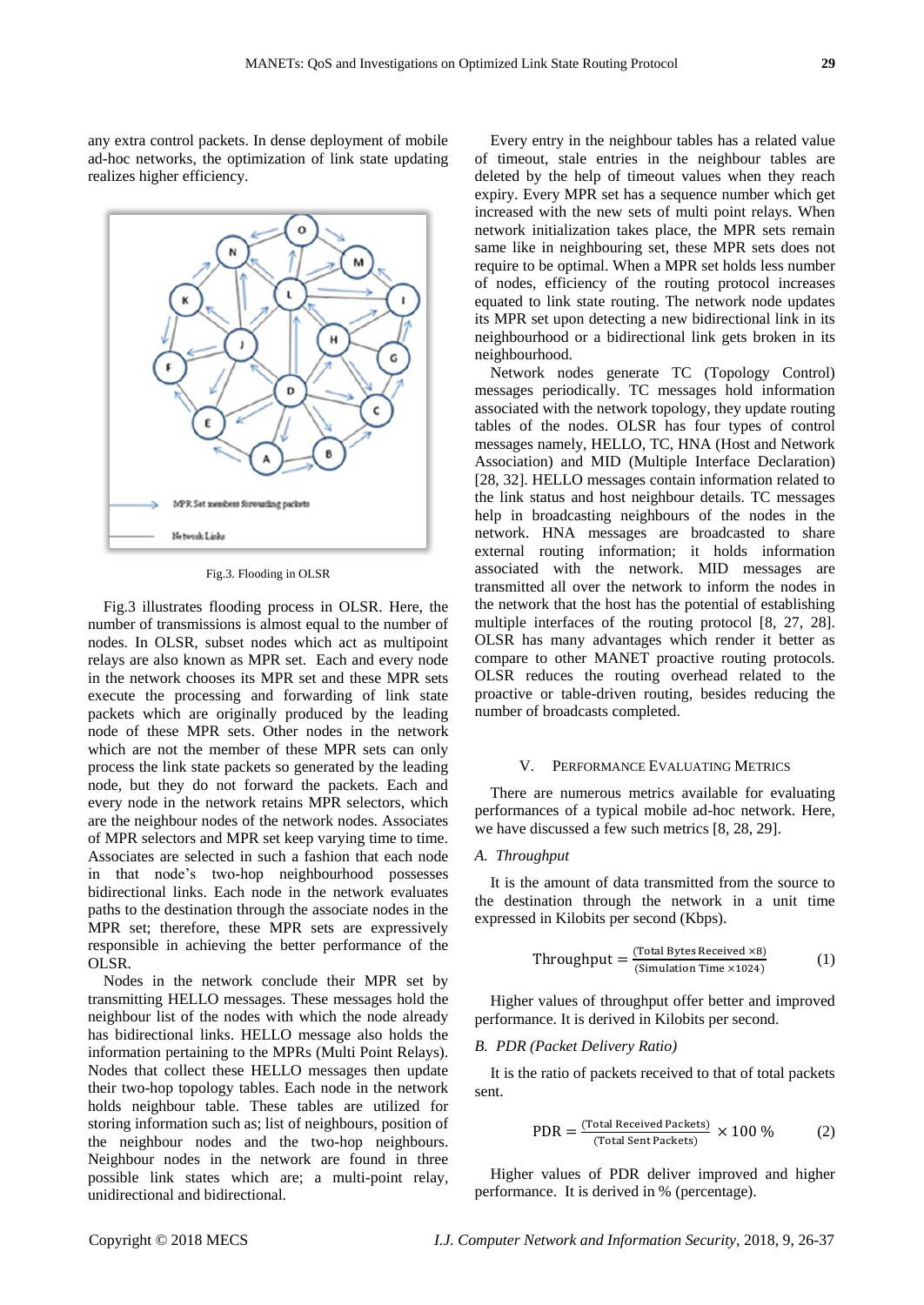## *C. EED (End to End Delay)*

It is the average time interval between packets generated at the source and effective transfer of these packets at the destination.

$$
EED = \frac{Delay \, Sum}{Total \, Received \, Packets} \tag{3}
$$

Smaller values of end to end delay deliver better and higher performance. It is derived in mille second (ms).

## *D. PL (Packet Loss)*

It is the difference between the total sent packets and the total received packets.

$$
PL = (Total Packets Sent) - (Total Packets Received)
$$
 (4)

PL values must be lesser for better performance. PL is derived in number of packets.

## *E. NRL (Normalized Routing Load)*

It is a fraction of number of routing packets transmitted to the overall data packets received [15].

$$
NRL = \frac{Number of Routing Packets Sent}{Number of Total Data Packets Received}
$$
 (5)

Higher values of NRL deliver better and enhanced performance however, larger values of NRL lead to lesser efficiency in terms of consumption of bandwidth.

#### VI. SIMULATION SETUP

Simulation setup involves the successful installation and testing of Network Simulator-3 (NS-3, Version: 3.13) on CENTOS Linux (an open source server graded Linux)

platform. "Network Simulator-3 is a discrete-event network simulator in which the simulation core and models are implemented in C++". Almost all the APIs (Application Program Interfaces) of NS-3 have been exported to Python in order to allow Python programs to import NS-3 modules. As compare to NS-2 (Network Simulator-2), NS-3 has enhanced simulation capabilities. NS-3 is not rear attuned with the NS-2; NS-3 was developed from the scratch in order to replace NS-2 APIs.

NS-3 is developed mainly for research and educational use. NS-3 is an open-source network simulator attempts to continue an open environment for researchers for sharing and contribution of software developed by them [30]. General simulation parameters of our network model have been listed in Table 2 [28, 29]. Various core parameters of the standard OLSR algorithmic model have been fine tuned for possible progress in the performance of the OLSR routing protocol. Performance of the standard and revised OLSR model has been evaluated and compared using various performances evaluating metrics discussed at section 5. Revised core parameters of the standard OLSR model have been listed in Table 3 [29] followed by different parameter metrics.

In this simulation model, nodes take their movements in a 300 x1500 m rectangular network region as per the random way point mobility model without pause or halt time. 10 numbers of source/sink node pairs initiate transmission of the data packets to their neighbouring nodes. Destination nodes receive data packets through their neighbours; total time set for the entire simulation process is 150 seconds. Different node population, speed and transmit time have been considered in three different scenarios. Fig.4 explores OLSR script under execution on CentOS platform. Results with appropriate comments have been discussed in section 7 and conclusions are available in section 8 of this paper.



Fig.4. OLSR Script under execution (Screen Shot)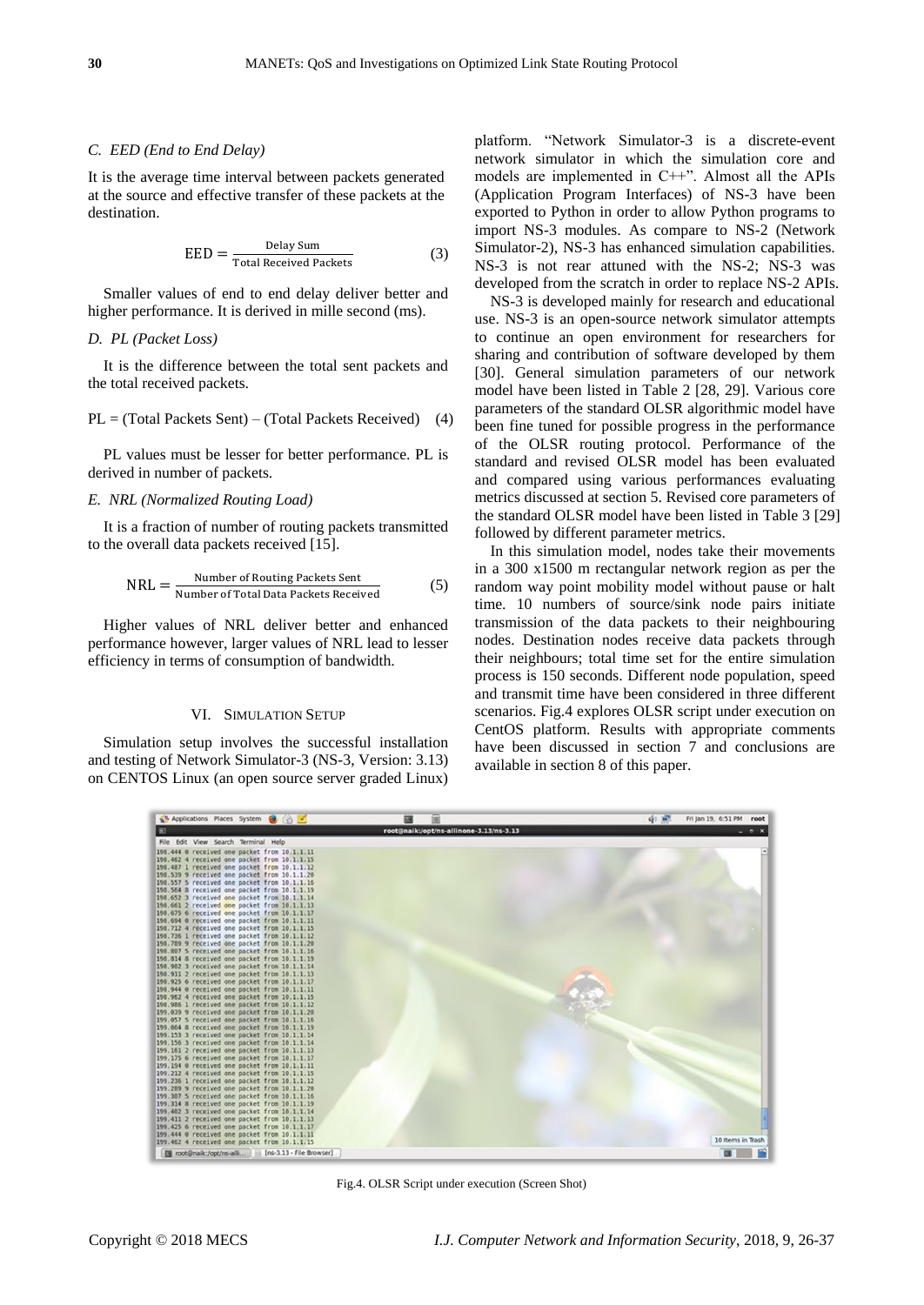Revised routing attributes of the standard OLSR routing model are specified in Table 3 [29, 31, 33]. These attributes have been revised for possible performance enhancements in the OLSR routing protocol.

Table 2. General Network Parameters

| <b>Network</b><br><b>Parameter</b> | <b>Assigned Value</b>                                                                       |  |  |  |  |  |
|------------------------------------|---------------------------------------------------------------------------------------------|--|--|--|--|--|
| Network Nodes                      | First Scenario:<br>30,40,50,60,70,80,90,100<br>Second & Third Scenario: 50                  |  |  |  |  |  |
| <b>Set Simulation Time</b>         | 150 seconds                                                                                 |  |  |  |  |  |
| <b>Set Pause Time</b>              | No pause time                                                                               |  |  |  |  |  |
| Wi-Fi mode                         | Ad-hoc                                                                                      |  |  |  |  |  |
| Wi-Fi Rate                         | 2Mbps (802.11b)                                                                             |  |  |  |  |  |
| <b>Transmit Power</b>              | First and Second Scenario: 7.5dBm<br>Third Scenario:<br>3.5,4.5,5.5,6.5,7.5,8.5,9.5,10.5dBm |  |  |  |  |  |
| Node Mobility<br>model             | Random Waypoint mobility model<br>(RWMM)                                                    |  |  |  |  |  |
| Source/Sink pairs                  | $10$ No.s                                                                                   |  |  |  |  |  |
| Sent Data Rate                     | 2.048Kbps (2048 bits per second)                                                            |  |  |  |  |  |
| Data Packet Size                   | 64 Bytes                                                                                    |  |  |  |  |  |
| Node Mobility<br>Speed             | First and Third Scenario: 20 m/s<br>Second Scenario:<br>10,20,30,40,50,60,70,80 m/s         |  |  |  |  |  |
| <b>MANET</b> Protocols<br>used     | Standard and Revised OLSR                                                                   |  |  |  |  |  |
| Network Region                     | 300x1500 m (Rectangular)                                                                    |  |  |  |  |  |
| Traffic                            | <b>CBR</b> (Constant Bit Rate)                                                              |  |  |  |  |  |

Table 3. Revised Attributes of OLSR Parameters

| <b>Protocol Parameter</b>                                                | <b>Assigned Value</b>         |  |  |  |  |  |
|--------------------------------------------------------------------------|-------------------------------|--|--|--|--|--|
| Refresh Interval                                                         | 2 Seconds                     |  |  |  |  |  |
| Unspecified link                                                         | Set to $0$                    |  |  |  |  |  |
| Asymmetric link                                                          | Set to 1                      |  |  |  |  |  |
| Symmetric link                                                           | Set to 2                      |  |  |  |  |  |
| Lost link                                                                | Set to 3                      |  |  |  |  |  |
| Not neighbor                                                             | Set to $0$                    |  |  |  |  |  |
| Symmetric neighbor                                                       | Set to 1                      |  |  |  |  |  |
| Asymmetric neighbor                                                      | Set to 2                      |  |  |  |  |  |
| Maximum number of<br>messages per packet                                 | 64                            |  |  |  |  |  |
| Maximum number of<br>HELLOS per message                                  | 12                            |  |  |  |  |  |
| Maximum number of<br>addresses on a message                              | 64                            |  |  |  |  |  |
| Maximum allowed jitter                                                   | 4 Seconds                     |  |  |  |  |  |
| <b>HELLO</b> Interval                                                    | 4 Seconds                     |  |  |  |  |  |
| TC messages emission<br>interval                                         | 3 Seconds                     |  |  |  |  |  |
| MID messages emission<br>interval                                        | 2 Seconds                     |  |  |  |  |  |
| HNA messages emission<br>interval                                        | 3 Seconds                     |  |  |  |  |  |
| Willingness of a node to carry<br>and forward traffic for other<br>nodes | Set to:<br>"OLSR WILL ALWAYS" |  |  |  |  |  |
| Dup holding time                                                         | 30 Seconds                    |  |  |  |  |  |

## *A. OLSR Holding Time Metrics*

1. Neighbor Holding Time=(3 ×OLSR Refresh Interval) (6)

2. Top Holding Time =  $(3 \times TC)$  messages emission interval) (7)

3. MID Holding Time =  $(3 \times MID)$  messages emission interval) (8)

4. HNA Holding Time  $=$  (3  $\times$  HNA messages emission interval) (9)

## VII. RESULTS AND DISCUSSIONS

In our earlier studies, we have conducted extensive analysis on attribute revised models of standard AODV, DSDV and DSR routing protocols to test their performances. Our conclusion reveals improved performances in revised routing models [10, 11, 12]. Researcher Yufei Cheng [34] studied performance analysis of transactional traffic in mobile ad-hoc networks. This analysis includes fine tuning of routing attributes of the standard AODV, DSDV, OLSR and DSR routing protocols to test different traffic transactions in the performance of the mobile ad-hoc networks. Researchers Nurul I. Sarkar *et al.* [35] studied AODV, DSR, OLSR and TORA (Temporally Ordered Routing Algorithm) routing protocols by considering the factors like; joint node density, packet length and mobility. This study includes fine tuning of routing attributes of the protocol parameters.

In present study, the standard OLSR routing attributes were revised extensively and tested for possible performance improvements in OLSR routing protocol model. Here, attributes revised model referred as the Revised OLSR (R.OLSR). Simulation based experiments on standard and revised OLSR models were carried out in three scenarios. Network parameters in all the scenarios were set as per Table-2. In the first scenario, the typical MANET was tested for different set of network nodes i.e. 30,40,50,60,70,80,90 and 100 set of nodes. Where, node velocities was set to 20 m/s with a transmit power of 7.5dBm. Obtained data for various performances evaluating metrics have been tabulated in Table 4. In the second scenario, different node velocities were considered for a set of 50 nodes with a transmit power of 7.5dBm. Diverse node speeds considered for the experiments were; 10, 20, 30, 40, 50, 60, 70 and 80 m/s. Evaluated data for different performance calculating metrics are shown in Table 5. In the third scenario, either protocol models were tested for different transmit powers; 3.5, 4.5, 6.5, 7.5, 8.5, 9.5 and 10.5 dBm keeping 50 number of mobile nodes with a node velocity of 20 m/s. Calculated values for different metrics are shown in Table 6.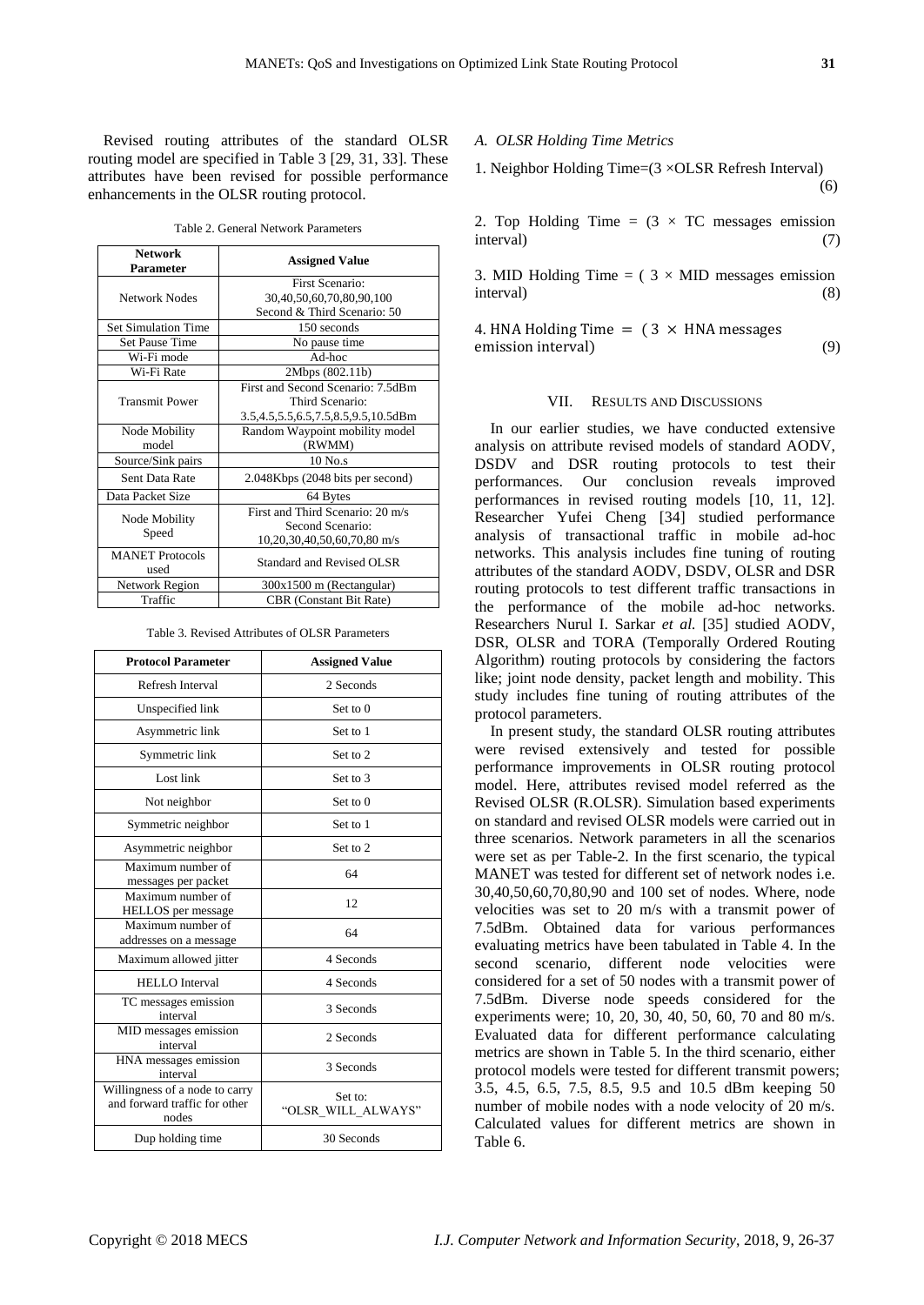| No.of<br><b>Nodes</b> | Throughput in Kbps |        | Delivery Ratio<br>Packet<br>in $%$ |        | End to End delay in<br>mille seconds |        | Packet Loss |        | Normalized Routing Load |        |
|-----------------------|--------------------|--------|------------------------------------|--------|--------------------------------------|--------|-------------|--------|-------------------------|--------|
|                       | S.OLSR             | R.OLSR | S.OLSR                             | R.OLSR | S.OLSR                               | R.OLSR | S.OLSR      | R.OLSR | S.OLSR                  | R.OLSR |
| 30                    | 18.27              | 18.96  | 91.33                              | 94.78  | 2.37                                 | 1.38   | 520         | 313    | 0.913                   | 0.948  |
| 40                    | 16.93              | 18.66  | 84.67                              | 93.28  | 4.53                                 | 1.80   | 920         | 403    | 0.847                   | 0.933  |
| 50                    | 17.99              | 18.95  | 89.93                              | 94.75  | 2.80                                 | 1.39   | 604         | 315    | 0.899                   | 0.948  |
| 60                    | 18.91              | 19.08  | 94.55                              | 95.38  | 1.44                                 | 1.21   | 327         | 277    | 0.946                   | 0.954  |
| 70                    | 18.99              | 19.11  | 94.97                              | 95.57  | 1.33                                 | 1.16   | 302         | 266    | 0.950                   | 0.956  |
| 80                    | 18.60              | 18.78  | 93                                 | 93.92  | 1.88                                 | 1.62   | 420         | 365    | 0.930                   | 0.939  |
| 90                    | 17.47              | 18.29  | 87.37                              | 91.47  | 3.62                                 | 2.33   | 758         | 512    | 0.874                   | 0.915  |
| 100                   | 18.45              | 18.19  | 92.25                              | 90.97  | 2.10                                 | 2.48   | 465         | 542    | 0.923                   | 0.910  |

Table 4. Data Sheet of Different Node Densities

Table 5. Data Sheet of Different Node Velocities

| Node<br>Velocity | Throughput in Kbps |        | Packet Delivery Ratio<br>in $%$ |        | End to End delay in<br>mille seconds |        | Packet Loss |        | Normalized Routing<br>Load |        |
|------------------|--------------------|--------|---------------------------------|--------|--------------------------------------|--------|-------------|--------|----------------------------|--------|
| in $m/s$         | S.OLSR             | R.OLSR | S.OLSR                          | R.OLSR | S.OLSR                               | R.OLSR | S.OLSR      | R.OLSR | S.OLSR                     | R.OLSR |
| 10               | 18.60              | 18.54  | 92.98                           | 92.72  | 1.89                                 | 1.96   | 421         | 437    | 0.930                      | 0.927  |
| 20               | 17.99              | 18.95  | 89.93                           | 94.75  | 2.80                                 | 1.39   | 604         | 315    | 0.899                      | 0.948  |
| 30               | 17.86              | 17.96  | 89.32                           | 89.78  | 2.99                                 | 2.84   | 641         | 613    | 0.893                      | 0.898  |
| 40               | 16.00              | 17.24  | 79.98                           | 86.20  | 6.26                                 | 4.00   | 1201        | 828    | 0.800                      | 0.862  |
| 50               | 16.16              | 16.38  | 80.78                           | 81.88  | 5.95                                 | 5.53   | 1153        | 1087   | 0.808                      | 0.819  |
| 60               | 15.69              | 16.03  | 78.47                           | 80.17  | 6.86                                 | 6.19   | 1292        | 1190   | 0.785                      | 0.802  |
| 70               | 15.16              | 15.20  | 75.82                           | 76.02  | 7.97                                 | 7.89   | 1451        | 1439   | 0.758                      | 0.760  |
| 80               | 13.93              | 14.63  | 69.63                           | 73.15  | 10.90                                | 9.18   | 1822        | 1611   | 0.696                      | 0.732  |

Table 6. Data Sheet of Different Node Transmit Power

| Transmit | Throughput in Kbps |        | Packet Delivery Ratio<br>in $%$ |        | End to End delay in<br>mille seconds |        | Packet Loss |        | Normalized Routing<br>Load |        |
|----------|--------------------|--------|---------------------------------|--------|--------------------------------------|--------|-------------|--------|----------------------------|--------|
| Power in |                    |        |                                 |        |                                      |        |             |        |                            |        |
| dBm      | S.OLSR             | R.OLSR | S.OLSR                          | R.OLSR | S.OLSR                               | R.OLSR | S.OLSR      | R.OLSR | S.OLSR                     | R.OLSR |
|          |                    |        |                                 |        |                                      |        |             |        |                            |        |
| 3.5      | 13.31              | 15.36  | 66.53                           | 76.82  | 12.58                                | 7.55   | 2008        | 1391   | 0.665                      | 0.768  |
| 4.5      | 15.18              | 17.34  | 75.90                           | 86.68  | 7.94                                 | 3.84   | 1446        | 799    | 0.759                      | 0.867  |
| 5.5      | 16.08              | 17.90  | 80.38                           | 89.48  | 6.10                                 | 2.94   | 1177        | 631    | 0.804                      | 0.895  |
| 6.5      | 17.23              | 18.53  | 86.13                           | 92.67  | 4.02                                 | 1.98   | 832         | 440    | 0.861                      | 0.927  |
| 7.5      | 17.99              | 18.95  | 89.93                           | 94.75  | 2.80                                 | 1.39   | 604         | 315    | 0.899                      | 0.948  |
| 8.5      | 18.16              | 18.93  | 90.82                           | 94.63  | 2.53                                 | 1.42   | 551         | 322    | 0.908                      | 0.946  |
| 9.5      | 19.18              | 19.43  | 95.90                           | 97.15  | 1.07                                 | 0.73   | 246         | 171    | 0.959                      | 0.972  |
| 10.5     | 19.42              | 19.56  | 97.10                           | 97.80  | 0.75                                 | 0.56   | 174         | 132    | 0.971                      | 0.978  |

## *A. Throughput*

Fig.5 presents performances curves of the standard and revised OLSR routing models for different node sets, the revised OLSR model has shown improved performance as compared to its standard version. In 30, 50, 60 and 70 numbers of node sets, better network throughput have been achieved. However, in 40 numbers of nodes set, a growth of 1.73 Kbps observed.



Fig.5. Throughput Vs No.of Nodes

Fig.6 shows throughput graphs of both the routing models for different node velocities. Here, revised model has shown enhanced throughput, for lesser values of node speed, the revised model has gained better throughput. However, for the node speeds  $\overline{70}$  m/s, a slight increment in throughput witnessed.



Fig.6. Throughput Vs Node Velocity

In Fig.7, enhanced network throughput can be seen for diverse values of node transmit power. Here, lesser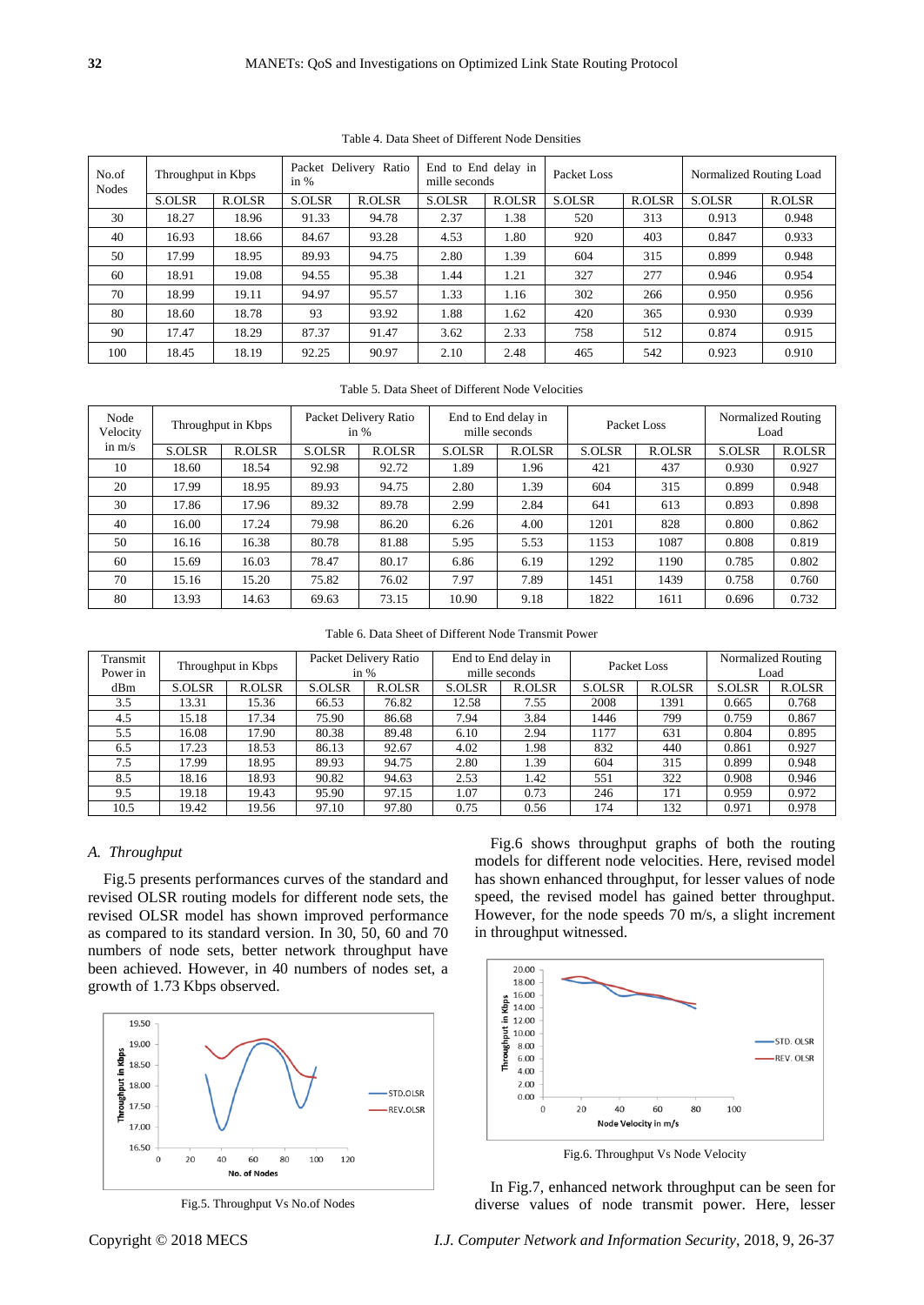values of transmission power gained maximum throughput as compared to higher values, though higher values of transmission power also showed slight increments in network throughput.



Fig.7. Throughput Vs Transmit Power

## *B. Packet Delivery Ratio*

Revised OLSR model has shown enhanced results in delivering the data packets to the destination nodes as compare to its standard version for different sets of node densities. Revised OLSR has witnessed peak delivery of 95.57% packets, whereas standard OLSR has shown better delivery of 92.25% packets for 100 numbers of nodes. Fig.8 displays the performances of both the routing models, where, revised OLSR has shown improvement in performance for all the set of nodes except for 100 numbers of nodes.



Fig.8. PDR Vs No.of Nodes

For different values of node velocities, the revised OLSR routing protocol has revealed better packet delivery. Fig.9 shows the performances of both the routing protocols, for 20, 40 and 80 m/s, the revised model has shown remarkable data packet delivery.



Fig.9. PDR Vs Node Velocity

Fig.10 reveals performances of the standard and revised OLSR routing models for different node transmission power. Here, the revised OLSR model has shown better and improved performance in delivering the data packets from the source to the destination nodes.



Fig.10. PDR Vs Transmit Power

## *C. End to End Delay*

Scenarios of delay in delivering data packets of the revised and standard OLSR protocols have been demonstrated in Fig.11. As compared to the standard OLSR routing, the amended OLSR protocol has met with minimum delays for different sets of nodes. In order to improve performances of the MANET routing protocols, end-to end delay must be minimum.



Fig.11. EED Vs No.of Nodes

Fig. 12 illustrates the delay faced by both the routing protocols while transporting data packets from the source to the destination nodes. For some different node velocities, the revised OLSR routing protocol has come across minimum delay as compared to the standard OLSR model. For the node speed 40 m/s, the revised OLSR met with a minimum delay of 1.8 mille seconds whereas the standard OLSR has 4.53 mille seconds.



Fig.12. EED Vs Node Velocity

Copyright © 2018 MECS *I.J. Computer Network and Information Security*, 2018, 9, 26-37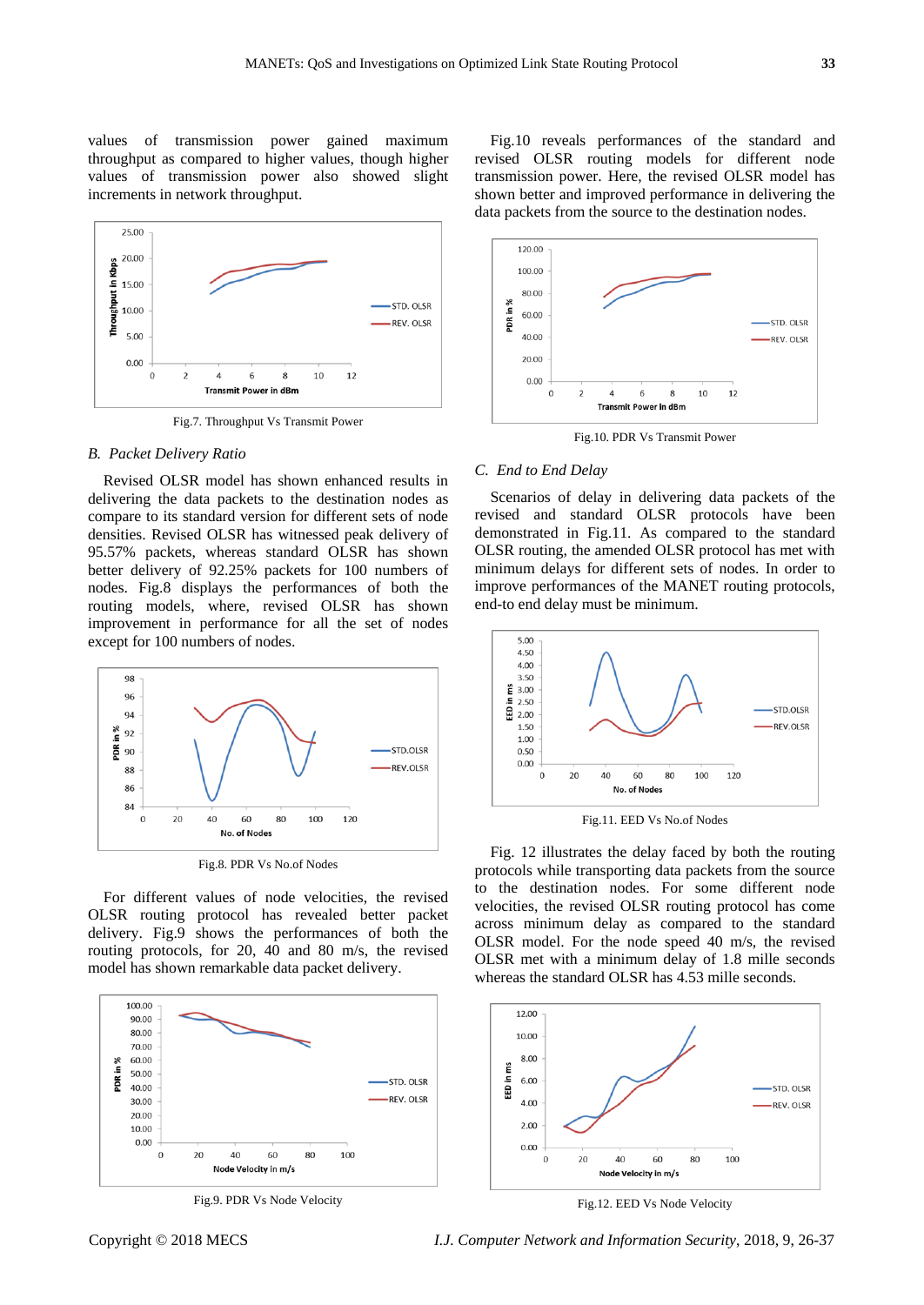For different transmit power, the revised OLSR has shown better data packet delivery having minimum packet losses. Fig.13 shows the performances of both the routing protocols. At 3.5 and 4.5dBm, the revised OLSR has shown the best performance as compared to other values of transmit power.



Fig.13. EED Vs Transmit Power

## *D. Packet Loss*

Fig.14 displays packet loss graphs of the standard and revised OLSR routing protocols for various node densities. The revised protocol has a minimum packet loss of 266 packets for 70 numbers of nodes, whereas, the standard OLSR has minimum losses 465 packets for 100 numbers of nodes. The amended OLSR model has encountered minimum packet losses during data packet transmission sessions from the source nodes to the destination nodes as compare to the standard OLSR protocol model.



Fig.14. Packet Loss Vs No.of Nodes

The graphical curves shown in Fig.15 represent packet losses occurred during transmission in the standard and revised OLSR routing protocols. As compared to standard OLSR protocol, the revised protocol has shown better performances having minimum losses and high gain at different node velocities. At node speed of 20 m/s, the standard OLSR has a loss of 604 numbers of data packets, whereas the revised OLSR lost 315 numbers of packets.



Fig.15. Packet Loss Vs Node Velocity

As opposed to the standard OLSR routing protocol, the revised protocol has performed better by having minimum packet losses for different node transmission power. Fig.16 displays performance curves of both the routing protocols. To 3.5dBm, the standard OLSR has faced a loss of 2008 numbers of packets, whereas the revised OLSR has a loss of 1391 numbers of data packets.



Fig.16. Packet Loss Vs Transmit Power

## *E. Normalized Routing Load*

Performance curves of Fig.17 reveals routing loads handled by the standard and the revised OLSR routing protocols for different node population scenarios. Like in other metrics discussed above, as compared to the standard OLSR model, the revised OLSR model has performed better in handling routing load for various node densities. Better results of normalized routing load show improved performances of the routing protocol; however it may consume more bandwidth.



Fig.17. NRL Vs No.of Nodes

Fig.18 shows graphical representation of normalized routing load handled by both the OLSR models with respect to different node velocities. Comparing to the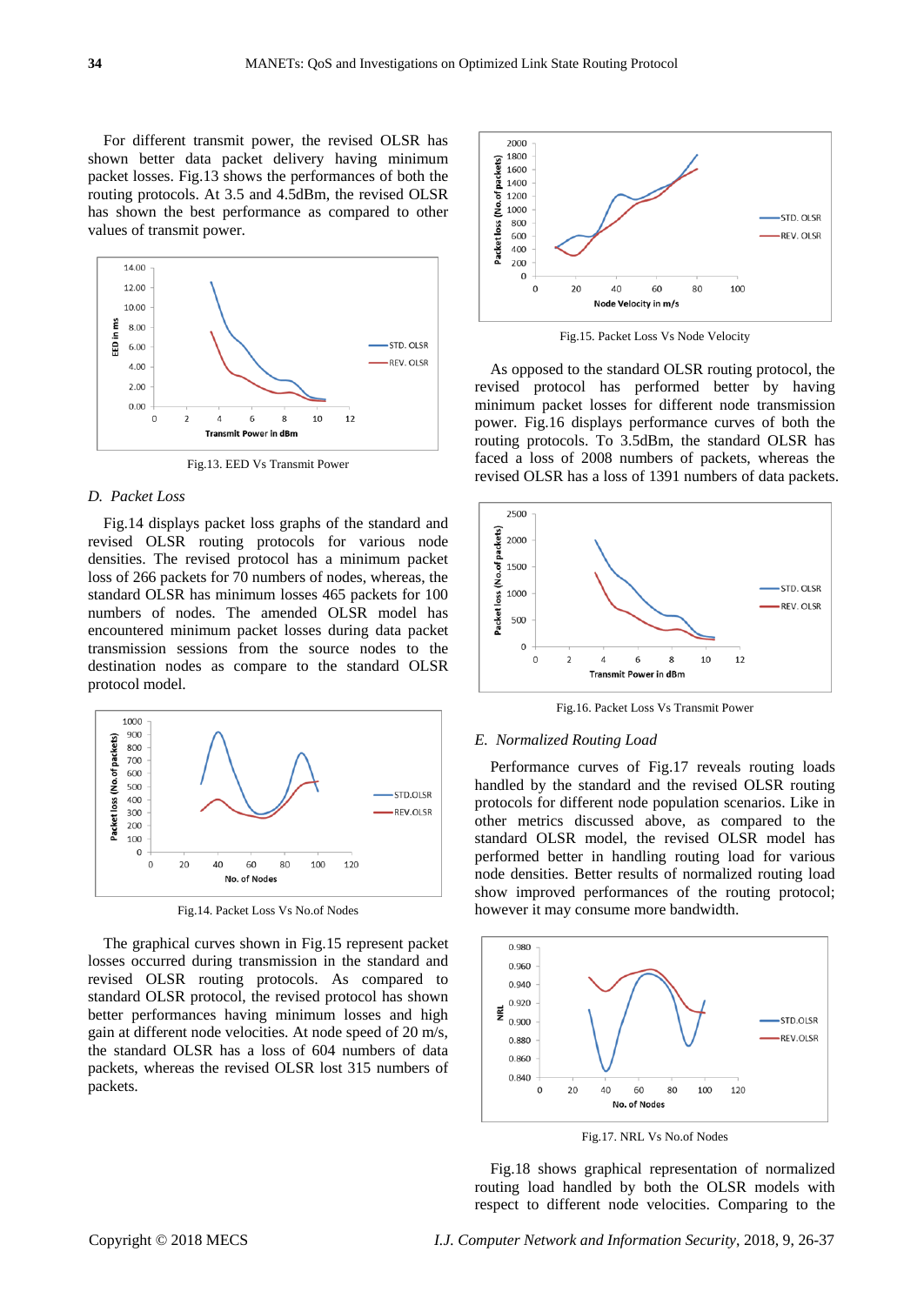standard OLSR model, the revised OLSR has shown better performance in normalizing the routing load.



Fig.18. NRL Vs Node Velocity

The normalized routing load versus transmit power graph shown in Fig.19 represents performances of the standard and the revised OLSR routing protocols for different transmit power values. As opposed to the standard OLSR routing, the revised routing model has shown better results in normalizing the routing load and minimizing the routing overheads.



Fig.19. NRL Vs Transmit Power

#### VIII. CONCLUSION

As per simulation results and metric calculations, the throughput, packet delivery ratio, end to end delay, packet loss and normalized routing load of the revised OLSR model have shown notable performance improvements as compare to its standard version. These results are based on the general network parameters that we set for our analysis and revised parameter attributes of the standard OLSR routing protocol. Attributes of various parameters of the standard OLSR routing protocol have been altered only for testing and study purposes. Further research can be taken onward for large set of nodes, higher values of the node velocities and node transmission power, diverse simulation scenarios including different parameters of the transmission region, transmission range, large or less number of source/sink pairs, different mobility models, different Wi-Fi rates, different traffic generators and QoS (Quality of Service) considerations etc.

## **REFERENCES**

[1] C. Siva Ram Murthy and B.S. Manoj, "Ad Hoc Wireless

Networks Architecture and Protocols", *Pearson Education, Inc*. First Impresson, 2007.

- [2] Basagni, S., Conti, M., Giordano, S. and Stojmenovic, I, "Mobile Ad Hoc Networking, *John Wiley & Sons, Inc*., Hoboken, New Jersey, 2004.
- [3] D. Helen and D. Arivazhagan, "Applications, Advantages and Challenges of Ad Hoc Networks", *Journal of Academia and Industrial Research (JAIR),* vol.2, no.8, pp.453-457, January 2014.
- [4] Naeem Raza, Muhammad Umar Aftab, Muhammad Qasim Akbar, Omair Ashraf, and Muhammad Irfan, "Mobile Ad-Hoc Networks Applications and Its Challenges", *Communications and Network Journal, Scientific Research Publishing,* vol.8, pp.131-136, August 2016.
- [5] Mandeep Kaur Gulati and Krishan Kumar, "A Review of QoS Routing Protocols in MANETs", *IEEE International Conference on Computer Communication and Informatics (ICCCI -2013),* 04 - 06 January 2013 (Coimbatore, India).
- [6] Asutosh Sharma and Rajiv Kumar, "Performance Comparison and Detailed Study of AODV, DSDV, DSR, TORA and OLSR Routing protocols in Ad Hoc Networks", *IEEE Fourth International Conference on Parallel, Distributed and Grid Computing,* 978-1-5090- 3669-1/16, pp.732-736, 2016.
- [7] Md. Niaz Imtiaz, Md. Mohidul Hasan, Md. Imran Ali and Md. Mostak Shaikh, "Performance Evaluation of Routing Protocols (AODV, DSR, OLSR and DYMO) in MANET Considering Mobility Factor", *International Journal of Scientific & Engineering Research,* vol.6, no. 12, pp.714- 720, December 2015.
- [8] Rakesh Kumar Jha, Pooja Kharga, "A Comparative Performance Analysis of Routing Protocols in MANET using NS3 Simulator", *International Journal of Computer Network and Information Security, MECS publication*, vol.4, pp. 62-68, March 2015.
- [9] Dinesh Singh, Ashish K. Maurya, Anil K. Sarje, "Comparative Performance Analysis of LANMAR, LAR1, DYMO and ZRP Routing Protocols in MANET using Random Waypoint Mobility Model", *IEEE 3rd International Conference on Electronics Computer Technology,* vol.6, pp.62-66, IEEE 978-1-4244-8679-3/11**,**  2011.
- [10] Lakshman Naik.L, R.U. Khan and R.B. Mishra, "Analysis of Performance Enhancing Parameters of AODV using NS-3," *IEEE African Journal of Computing and ICT*, vol. 8, no.2, pp. 87 – 94, 2015.
- [11] Lakshman Naik.L, R.U. Khan and R.B. Mishra, "Analysis of Performance Improving Parameters of DSDV using NS-3," *International Research Journal of Engineering and Technology*, vol. 3, no.7, pp. 446 - 452, 2016.
- [12] Lakshman Naik.L, R.U.Khan and R.B.Mishra, "Comparative Performance Analysis on DSR Routing Protocol in MANETs", *Asian Journal of Scientific Research,* accepted for publication, January 2018.
- [13] Sweta Kriplani and Rupam Kesharwani, "Malicious Nodes Identification and Classification of Nodes and Detection of UDP Flood Attack with ICMP using OLSR Routing Protocol in MANET", *International Journal of Scientific Research in Science, Engineering and Technology (IJSRSET),* vol.2, no.1, pp.90-94, 2016.
- [14] Madhu Bala and Harpreet Kaur, " Review on Routing Protocols in Mobile Ad Hoc Networks", *International Journal of Advanced Research in Computer Science,* vol.8, no.4, pp.1-5, May 2017.
- [15] Qutaiba Razouqi, Ahmed Boushehri, Mohamed Gaballah, Lina Alsaleh, "Extensive Simulation Performance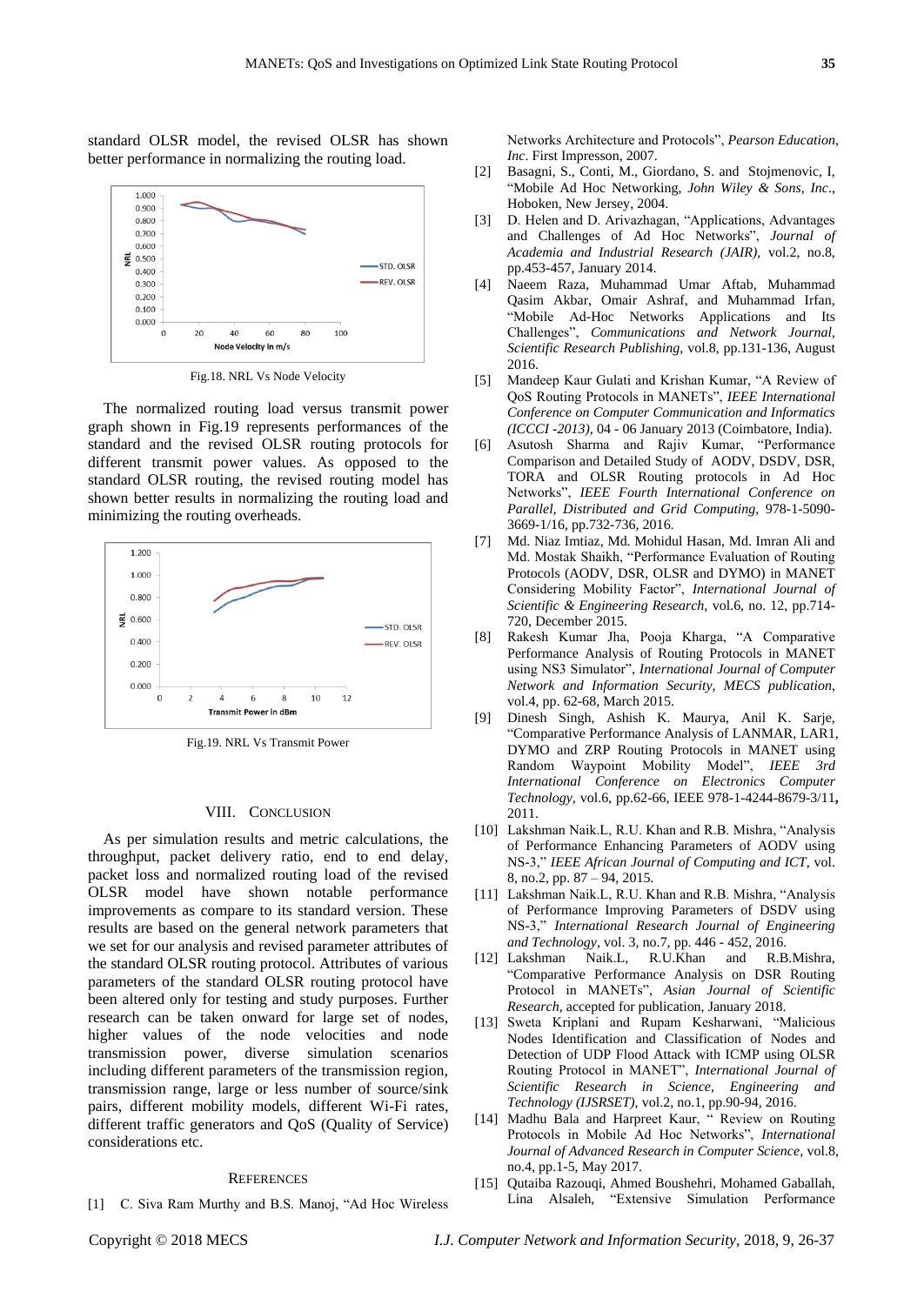Analysis for DSDV, DSR, and AODV MANET Routing Protocols", *27th International Conference on Advanced Information Networking and Applications Workshops. IEEE Computer Society*, pp:335-342, DOI:10.1109/WAINA.2013.239, 2013.

- [16] Kanu Bala and Monika Sachdeva, "Enhancement of OLSR Routing Protocol in MANET", *International Conference on Futuristic Trends in Engineering, Science, Humanities, and Technology (FTESHT-16), Research Bib,*  vol.3, pp.45-49, January 2016.
- [17] Ashutosh Dixit and Sandeep Kumar Singh, "Performance Evaluation of DSDV, AODV and DSR Routing Protocol in MANET", *International Journal of Scientific and Research Publications,* vol. 5, no.3, March 2015.
- [18] Ge, Thomas Kunz and Louise Lamont, "Quality of Service Routing in Ad-Hoc Networks Using OLSR", *IEEE Proceedings of the 36thHawaii International Conference on System Sciences,* 2002.
- [19] [Online].Available[:http://citeseerx.ist.psu.edu/viewdoc/do](http://citeseerx.ist.psu.edu/viewdoc/download?doi=10.1.1.92.4669&rep=rep1&type=pdf) [wnload?doi=10.1.1.92.4669&rep=rep1&type=pdf](http://citeseerx.ist.psu.edu/viewdoc/download?doi=10.1.1.92.4669&rep=rep1&type=pdf)
- [20] Y. Chen, Y.Tseng, J. Sheu, and P. Kuo, "On-Demand, Link-State, Multipath QoS Routing in a Wireless Mobile Ad Hoc Network", *Proceedings of European Wireless 2002,* pp. 135-141, Febraury 2002.
- [21] Anjana Tiwari and Indrajit Kaur, "Performance Evaluation of Energy Efficient for MANET Using AODV Routing Protocol" *3rd IEEE International Conference on "Computational Intelligence and Communication Technology" (IEEE-CICT 2017),* pp.1-5, 2017.
- [22] [Dr.Sudip](https://www.bokus.com/cgi-bin/product_search.cgi?authors=Dr%20Sudip%20Misra) Misra, Isaac [Zhang,](https://www.bokus.com/cgi-bin/product_search.cgi?authors=Isaac%20Zhang) Isaac [Woungang](https://www.bokus.com/cgi-bin/product_search.cgi?authors=Isaac%20Woungang) and Subhas [Chandra](https://www.bokus.com/cgi-bin/product_search.cgi?authors=Subhas%20Chandra%20Misra) Misra, "*Guide to Wireless Ad Hoc Networks", Springer,* October 2010.
- [23] S.De, S.K.Das, H.Wu and C.Qiao, "Trigger-Based Distributed QoS Routing in Mobile Ad Hoc Networks", *ACM SIGMOBILE Mobile Computing and Communications Review*, vol.6, no.3, pp.22-35, July 2002.
- [24] S.Chen and K.Nahrstedt, "Distributed Quality-of-Service Routing in Ad Hoc Networks", *IEEE Journal on Selected Areas in Communications*, vol.17, no.8, pp.1488-1504, August 1999.
- [25] S.H.Shah and K.Nahrstedt, "Predictive Location-Based QoS Routing in Mobile Ad Hoc Networks", *Proceedings of IEEE ICC 2002*, vol.2, pp. 1022-1027, May 2002.
- [26] T.H.Clausen, G.Hansen, L.Christensen, and G.Behrmann, "The Optimized Link State Routing Protocol, Evaluation Through Experiments and Simulation", *Proceedings of IEEE Symposium on Wireless Personal Mobile Communications 2001*, September 2001.
- [27] Lakshman Naik, L., R.U.Khan and R.B.Mishra, "Analysis of Transmit Power Effects in Ad-hoc Network Protocols using Network Simulator-3", *International Research Journal of Engineering and Technology (IRJET)*, vol.3, no.7, pp. 453 – 459, 2016.
- [28] Lakshman Naik L, Khan RU, Mishra RB, "Analysis of Node Density and Pause Time Effects in MANET Routing Protocols using NS-3", *International Journal of Computer Network and Information Security (Mecs-IJCNIS)*, vol.8, no.12, pp. 9-17, 2016.
- [29] Lakshman Naik L, Khan RU, Mishra RB, "Study and Analysis of Different Node Velocity Effects on AODV, DSDV and OLSR", *Communicated to International Journal of Electronics and Telecommunications (IJET),* 2018.
- [30] [Online].Available:https://www.nsnam.org/docs/release/3. 13/tutorial/ns-3-tutorial.pdf
- [31] [Online].Available: https://www.nsnam.org/doxygen/olsrrouting-protocol\_8cc.html
- [32] T. Clausen, & P. Jacquet, "Optimized Link State Protocol", rfc3626, Available: https://www.ietf.org/rfc/rfc362 6.txt
- [33] Lakshman Naik L, Khan RU, Mishra RB, "Comparative Performance Analysis on Revised MANET Routing Protocols", *International Journal of Applied Engineering Research (IJAER)*, vol.13, no.5, pp. 2443-2451, 2018.
- [34] Yufei Cheng, "Performance Analysis of Transactional Traffic in Mobile Ad-hoc Networks", *Thesis, Department of Electrical Engineering & Computer Science, School of Engineering,* University of Kansas, 2014.
- [35] Nurul I. Sarkar., and Wilford G. Lol, "A Study of MANET Routing Protocols: Joint Node Density, Packet Length and Mobility", *[The IEEE symposium on](https://ieeexplore.ieee.org/xpl/mostRecentIssue.jsp?punumber=5532341)  [Computers and Communications,](https://ieeexplore.ieee.org/xpl/mostRecentIssue.jsp?punumber=5532341)* 22-25 June, Riccione, Italy, pp. 515-520. 2010. DOI: [10.1109/ISCC.2010.5546763.](https://doi.org/10.1109/ISCC.2010.5546763)

#### **Author's Profiles**



**Lakshman Naik.L** received Bachelor of Engineering degree in Electronics and Communication Engineering from Gulbarga University, Gulbarga, India. Currently, he has been pursuing Ph.D., in Indian Institute of Technology (Banaras Hindu University), Varanasi, India. Now, he is working as a Maintenance Engineer at Computer Centre

of the Banaras Hindu University, in Varanasi, India. He has more than 10 years of experience in maintaining computer Networks, having 5 years of research experience in Engineering and Educational fields. His research interest includes Computer Networks, Wired and Wireless Communication, Mobile Ad hoc Networks, and Network Routing Protocols. He has published several research papers in various international journals.



**Dr. R.U.Khan** is an Associate Professor in Department of Electronics Engineering, Indian Institute of Technology (Banaras Hindu University), Varanasi, India. He received B.Tech, M.Tech and Ph.D. degree from Banaras Hindu University, Varanasi, India. He has more than 36 years of experience in teaching. His research interests

focus on Microwave solid State Devices, Microelectronics, Opto-electronics devices and Computer Networks. He is guiding for several research scholars under Indian Institute of Technology (Banaras Hindu University), Varanasi, India. He has been published many research articles in National, International Journals and conferences.



**Prof. R.B. Mishra** is a Professor in Department of Computer Science and Engineering, Indian Institute of Technology (Banaras Hindu University), Varanasi, India. He received B.Sc.( Engg.), M.Tech (Control) and Ph.D., degree from Banaras Hindu University, Varanasi, India. He has more than 35 years of experience in teaching. His

research interests focus on Artificial Intelligence, Multi-agent Systems, Semantic Web and Computer Networks. He has guided 16 Ph.D scholars under Indian Institute of Technology (Banaras Hindu University), Varanasi, India. He has been